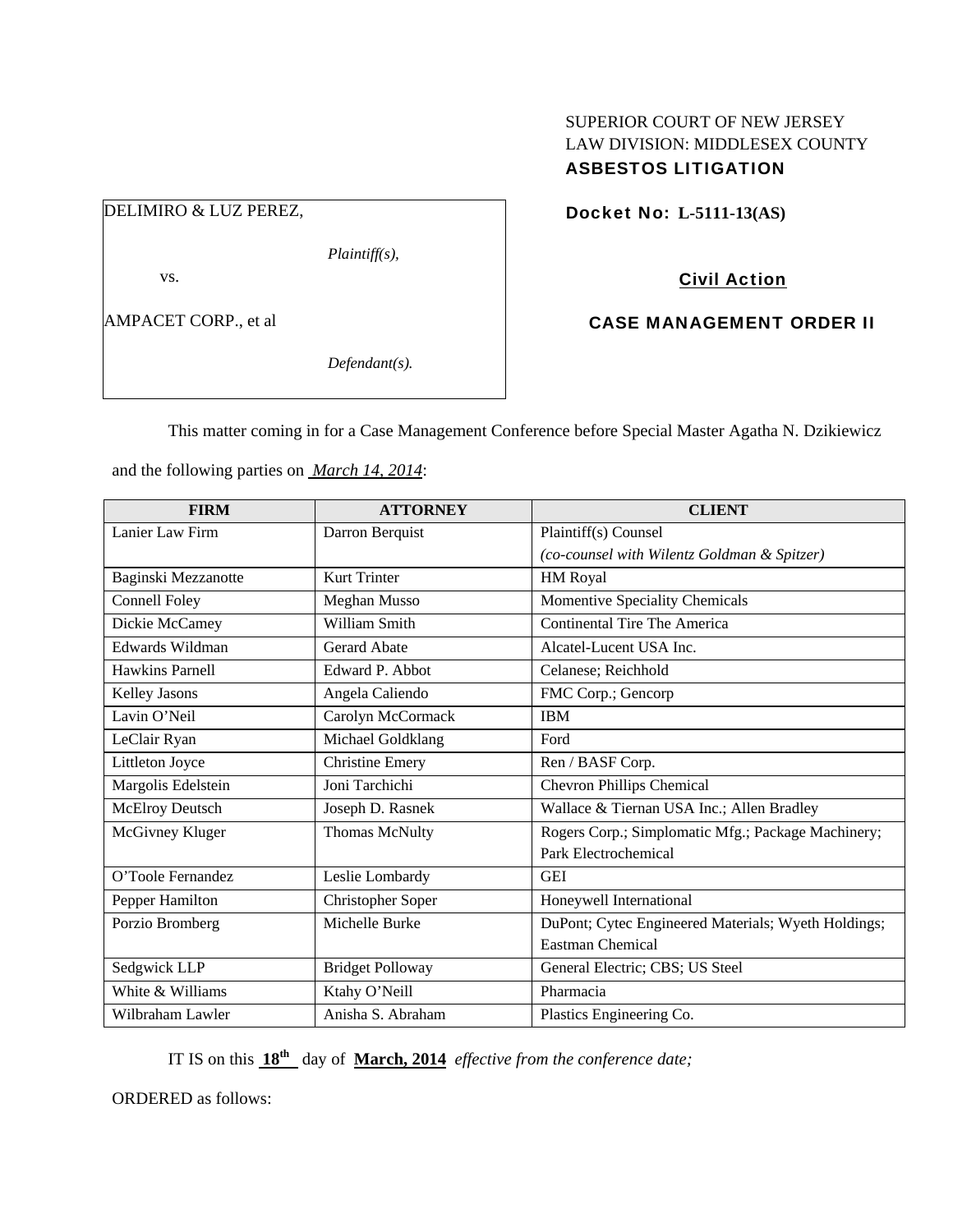Counsel receiving this Order through computerized electronic medium (E-Mail) shall be deemed by the court to have received a copy of the filed original court document. Any document served pursuant to this Order shall be deemed to be served by mail pursuant to *R*.1:5-2.

### **DISCOVERY**

- May 9, 2014 Fact discovery, including depositions, shall be completed by this date. Plaintiff's counsel shall contact the Special Master within one week of this deadline if all fact discovery is not completed.
- May 30, 2014 Depositions of corporate representatives shall be completed by this date.

### **EARLY SETTLEMENT**

May 9, 2014 Settlement demands shall be served on all counsel and the Special Master by this date.

#### **SUMMARY JUDGMENT MOTION PRACTICE**

| June 13, 2014 | Summary judgment motions shall be filed no later than this date. |
|---------------|------------------------------------------------------------------|
| July 11, 2014 | Last return date for summary judgment motions.                   |

### **MEDICAL DEFENSE**

June 6, 2014 Defendants shall identify its medical experts and serve medical expert reports, if any, by this date.

### **LIABILITY EXPERT REPORTS**

| May 30, 2014  | Plaintiff shall identify its liability experts and serve liability expert reports or a<br>certified expert statement by this date or waive any opportunity to rely on liability<br>expert testimony. |
|---------------|------------------------------------------------------------------------------------------------------------------------------------------------------------------------------------------------------|
| June 30, 2014 | Defendants shall identify its liability experts and serve liability expert reports, if<br>any, by this date or waive any opportunity to rely on liability expert testimony.                          |
| July 18, 2014 | Plaintiff shall identify its rebuttal liability experts and serve rebuttal liability expert<br>reports, if any, by this date.                                                                        |

#### **ECONOMIST EXPERT REPORTS**

- May 30, 2014 Plaintiff shall identify its expert economists and serve expert economist report(s), if any, by this date or waive any opportunity to rely on economic expert testimony.
- June 30, 2014 Defendants shall identify its expert economists and serve expert economist report(s), if any, by this date or waive any opportunity to rely on economic expert testimony.

\_\_\_\_\_\_\_\_\_\_\_\_\_\_\_\_\_\_\_\_\_\_\_\_\_\_\_\_\_\_\_\_\_\_\_\_\_\_\_\_\_\_\_\_\_\_\_\_\_\_\_\_\_\_\_\_\_\_\_\_\_\_\_\_\_\_\_\_\_\_\_\_\_\_\_\_\_\_\_\_\_\_\_\_\_\_\_\_\_\_\_\_\_\_\_\_\_\_\_\_\_\_\_\_\_\_\_\_\_\_